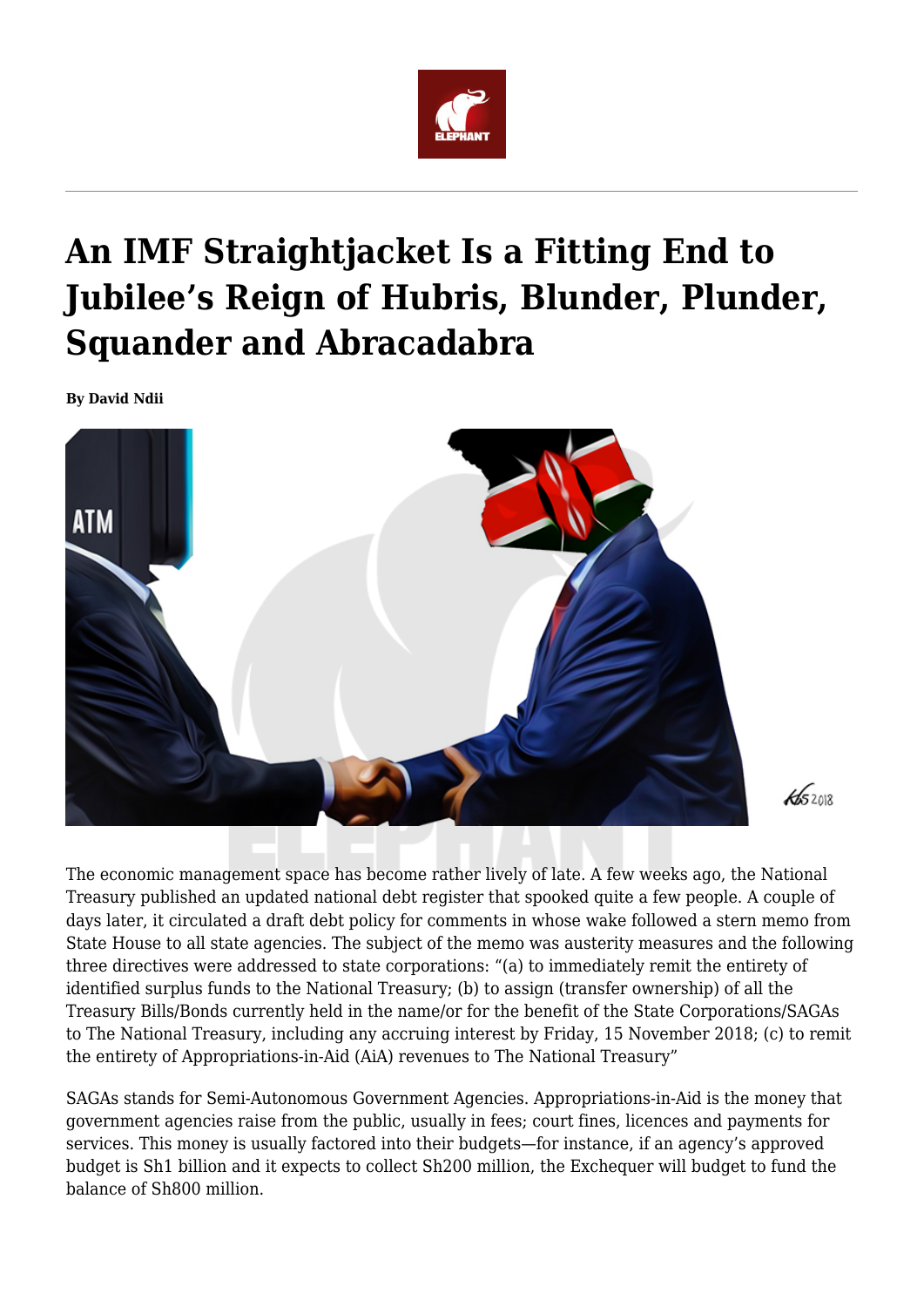It turns out that this memo was the agenda of the event at which Uhuru Kenyatta made his "why are Kenyans broke?" *faux pas.* Evidently, he had summoned the state corporation bosses to read them the riot act on the directive. Hot on the heels of the State House meeting, it was reported that Parliament had passed an amendment to the Public Financial Management Act requiring that all public agencies centralise their banking with the Central Bank of Kenya.

## Why the sudden zeal?

The answer may be found in a press release issued by the IMF on 22 November disclosing that the Fund had concluded a visit to the country to review recent economic developments. It also disclosed that another visit was planned for early next year "to hold discussions on a new precautionary standby facility." A precautionary standby facility is a credit line that IMF member countries can draw on in the event of a shock that affects a country's ability to meet its external payment obligations, for example, a petroleum price shock, or a global financial crisis of such severity that a country's foreign exchange resources would not be sufficient to cover both imports and debt servicing.

The previous standby facility, which was due to expire in March 2018, was suspended in the run-up to the 2017 general election because of non-compliance. In early 2018, the administration sought and secured a six-month grace period during which it would negotiate a new one (with no money available during the grace period as the government was not compliant). The grace period was to expire in September, but in August the talks collapsed. Some of the conditions that the IMF sought were the removal of both the interest rate cap and the controversial VAT on fuel. The exchange rate policy may have been another sticking point, as the IMF claimed that the government was artificially propping up the shilling, a contention that the Central Bank has vigorously contested.

It turns out then that the sudden flurry of activity may be all about impressing the IMF. Indeed, the centralisation of government banking—known as the Treasury Single Account (TSA)—is one of the IMF's latest fads, And just as with IFMIS before it, TSA is supposed to be the silver bullet that will put an end to financial control woes.

There are at least two other developments that are consistent with the sort of demands that we can expect from the IMF.

First, the government has started to make wage bill noises again. The acting Treasury Cabinet Secretary was heard to lament at a conference convened to discuss the wage bill that it is consuming 48 per cent of revenue, way above the maximum of 35 per cent stipulated in the Public Finance Management Act. This appears to be a case of giving a dog a bad name. The total wage bill for the entire public sector including commercial enterprises was Sh600 billion, about 40 per cent of national revenue. But even this is misleading because commercial parastatals (Kenya Pipeline, Kenya Airports Authority, Central Bank, etc.) do not depend on government revenue. The consolidated public sector wage bill as a percentage of consolidated revenues is in the order of 34 per cent. This is not the first time that the [government is cooking the wage bill figures.](https://www.nation.co.ke/oped/opinion/-Fellow-Kenyans--government-is-lying-on-wage-bill/440808-2261266-15nqlmf/index.html)

It has also been reported that Kenya Power has applied for a 20 per cent tariff increase, in part to cover for the national government subsidy for low-income consumers. The IMF takes a dim view of subsidies of this kind and although this has not come into the public domain, I would expect the IMF to similarly take a dim view of the operational subsidy made to the SGR, which is even less defensible than the tariff subsidy.

Given that the same Jubilee administration that found IMF conditions unpalatable last year now appears to be bending over backwards to secure a deal, we are compelled to ask: what has changed?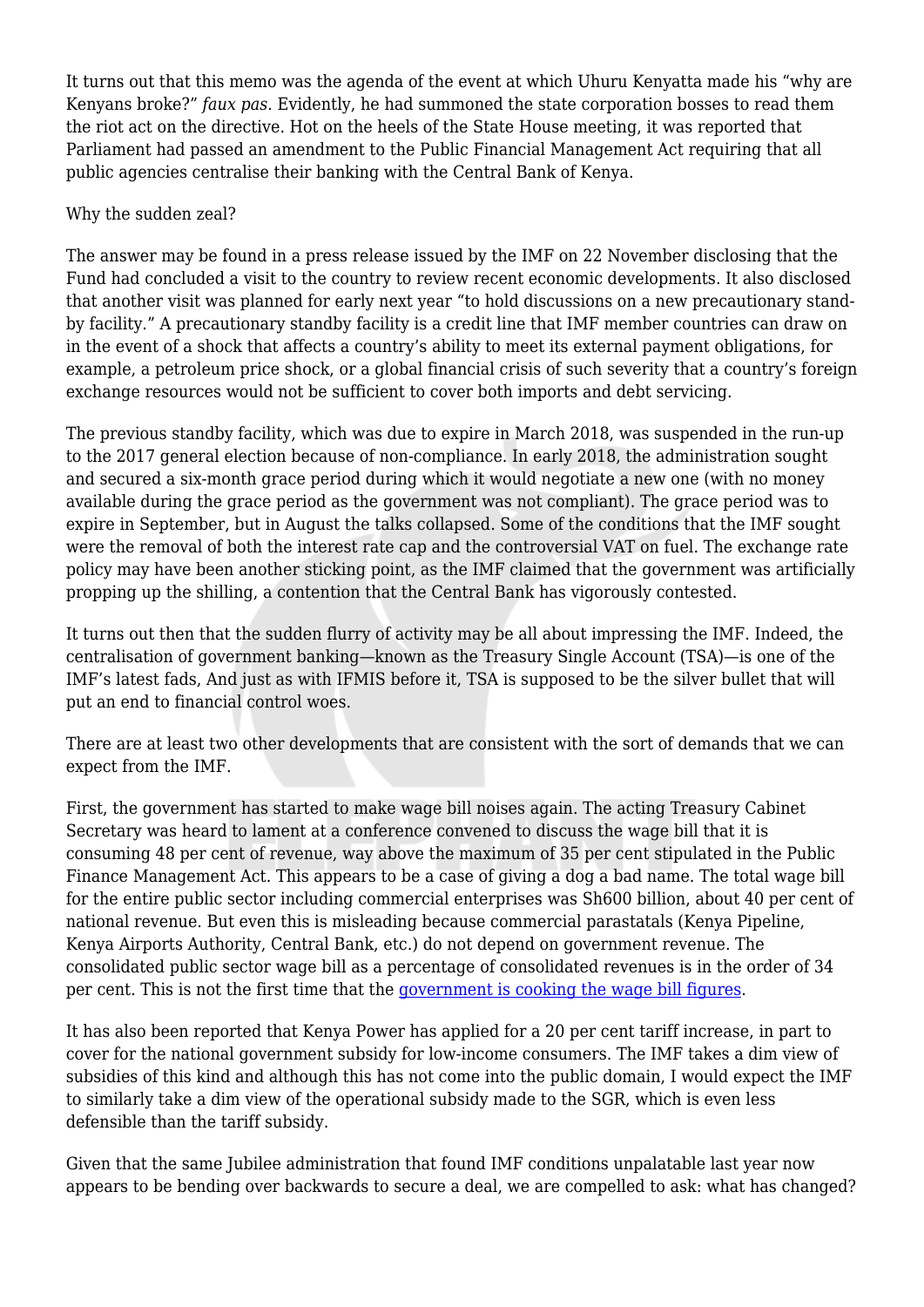Money is short. This year the government plans to borrow Sh700 billion. It plans to borrow Sh450 billion domestically, and Sh250 billion from foreign sources. Soft loans from development lenders are budgeted at Sh50 billion, leaving the balance of Sh200 billion to be sourced from commercial lenders, either by way of issuing sovereign bonds (Eurobonds) or by arranging syndicated bank loans. The Sh200 billion foreign borrowing is "net", that is, over and above what the government will borrow to pay the principal installments on foreign bank loans (e.g. the Exim Bank of China SGR loans), and to refinance or roll-over maturing syndicated loans (thankfully, there are no Eurobonds maturing this year) amounting to Sh131 billion, bringing the total borrowing to Sh331 billion. As a rule, interest payments are paid out of revenue while the government aims to pay the principal by rolling-over or refinancing.

The government has access to three potential sources of this kind of money: budget support (also known as programme loans, issued by multilateral institutions, including the IMF itself), Eurobonds and syndicated loans. Of the three, the multilateral lenders are the cheapest, but they take long, come with conditions and usually require that an IMF programme be in place (although last year the World Bank did extend a programme loan without one).

Eurobonds are the next best option. The Government does not need an IMF deal to go to the sovereign bond market. Indeed, it did not have an IMF programme in place during its previous two bond issues: the debut issue in 2014 and the second one in February 2018. But circumstances do change. With as many as 20 African countries either already in or at high risk of debt distress, it may be that the market has signaled to the government that an IMF stand-by would be "an added advantage." Indeed, the IMF itself has downgraded Kenya's debt distress risk from low to medium.

Multilateral lenders are the cheapest, but they take long, come with conditions and usually require that an IMF programme be in place

For what it's worth, the Jubilee administration is finally owning up to the fact that its finances are in a worse state than it has previously cared to admit. The new narrative heaps the blame on the nowsuspended Treasury officials, Cabinet Secretary Rotich and Permanent Secretary Kamau Thugge. I was taken aback recently when a cabinet secretary who has a strong background in finance remarked that they were not aware how bad things were until Rotich and Thugge were booted out, while the central bank governor has been quoted blaming Rotich's rosy revenue forecasts—which he has characterised as "abracadabra"—for encouraging the government to pile up debt. This is disingenuous because that is not how it is done. The borrowing is decided politically first, and then they cook the revenue numbers to show that we can afford it. The Governor has been part of the racket. It is also mean to mock one's colleagues when they are in trouble, not to mention that the Central Bank has been deeply implicated in the [Eurobond fraud cover-up](https://www.nation.co.ke/oped/opinion/The-international-side-of-story-on-Eurobond-billions/440808-3408892-11365gx/index.html) under his watch. The Governor's turn to be thrown under the bus may yet come, but I digress.

What is now inescapable is that six years of the most egregious fiscal profligacy has caught up with us. As this column argued a fortnight ago, the government is now hostage to fate—it can kick the can down the road and hope and pray that the crunch does not come this side of the election, in which case an IMF facility seems like a good cushion to have. But it comes with a health warning: the cure may be worse than the disease.

A couple of weeks ago, Lebanese people took to the streets and brought down the government in what has been dubbed the *Whatsapp revolution.* Those of us who are a bit long in the tooth remember Beirut as the byword for urban warfare. Lebanon's sectarian warfare ended when its fractious and venal political elite worked out an inclusive eating arrangement of the kind that our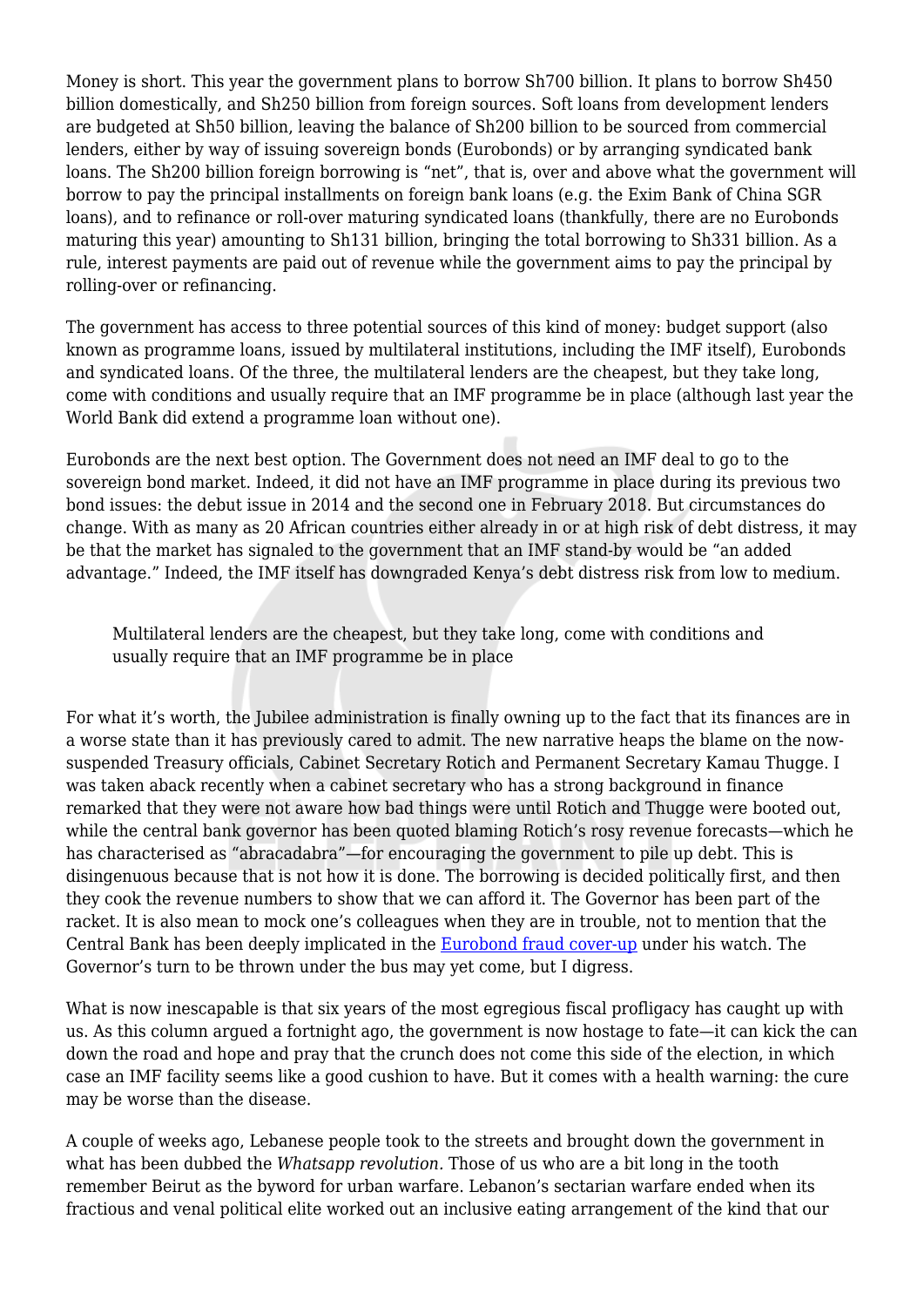equally venal eating chiefs are now crafting with handshakes, bridge building and whatnot. With no agencies of restraint, the chiefs finished the tax money and progressed to eating debt, chomping their way into a 150+ per cent of GDP debt (third highest in world after Japan and Greece) that is consuming half the government revenue in interest payments alone, and causing economic stagnation.

What is now inescapable is that six years of the most egregious fiscal profligacy has caught up with us

On its knees, the government passed an austerity budget in July. The austerity budget coincided with an IMF mission which recommended "a credible medium term fiscal plan aiming for a substantial and sustained primary fiscal surplus." Primary fiscal balance is the difference between government revenue and recurrent expenditure excluding interest. It is achieved by raising more taxes and cutting wages and O&M (operations & maintenance) spending. These cuts usually fall most heavily on social spending.

As the government set about imposing more austerity and raising taxes, it unveiled a tax on voiceover-IP (VOIP) calls in October, the idea being to protect tax revenue from regular voice calls. It was the last straw. Evidently, the eating chiefs had not realised that this was the social lifeline for the youth. The people took to the streets. Two weeks later, the government fell. Lebanon is now in full financial meltdown. The IMF is nowhere to be seen.

Mozambique had an IMF programme in place when it ran into debt payment difficulties that forced the government to disclose more than a billion dollars of secret "Tuna bonds" debt. Now, the purpose of an IMF programme is to help a country in payment difficulties, but because the secret debt violated the terms of the IMF deal, instead of bailing Mozambique out, the IMF led the other donors in suspending aid to the country. Instead of helping put out the fire, the fire brigade decided that teaching the culprits a lesson was more important than saving the victims. Mozambique's economy went into free fall, where it remains. This is the very same IMF that cooked our books to cover up the Eurobond theft.

The borrowing is decided politically first, and then they cook the revenue numbers to show that we can afford it

What alternative does Uhuru Kenyatta have? In economics, we talk of the orthodox and heterodox approaches to dealing with a sovereign financial crisis.

The orthodox approach is a formulaic one-size-fits-all approach which adheres to one economic school of thought known as neoclassical economics. Its prescriptions are fiscal austerity and doctrinaire free market ideology. It is, as is readily apparent, the IMF prescription. Heterodox is another name for unorthodox, and refers to a pragmatic strategy that draws from the entire spectrum of economic ideas from Austrian to Marxist political economy and everything in between.

The dilemma governments have to face is that the orthodox cure is sometimes worse than the disease, but it's the one with the money behind it. Heterodox approaches work better, but they require a resolve and an imagination that many governments are unable to muster, especially when they have their backs against the wall.

Can the Jubilee administration muster the resolve for a heterodox response? Doubtful.